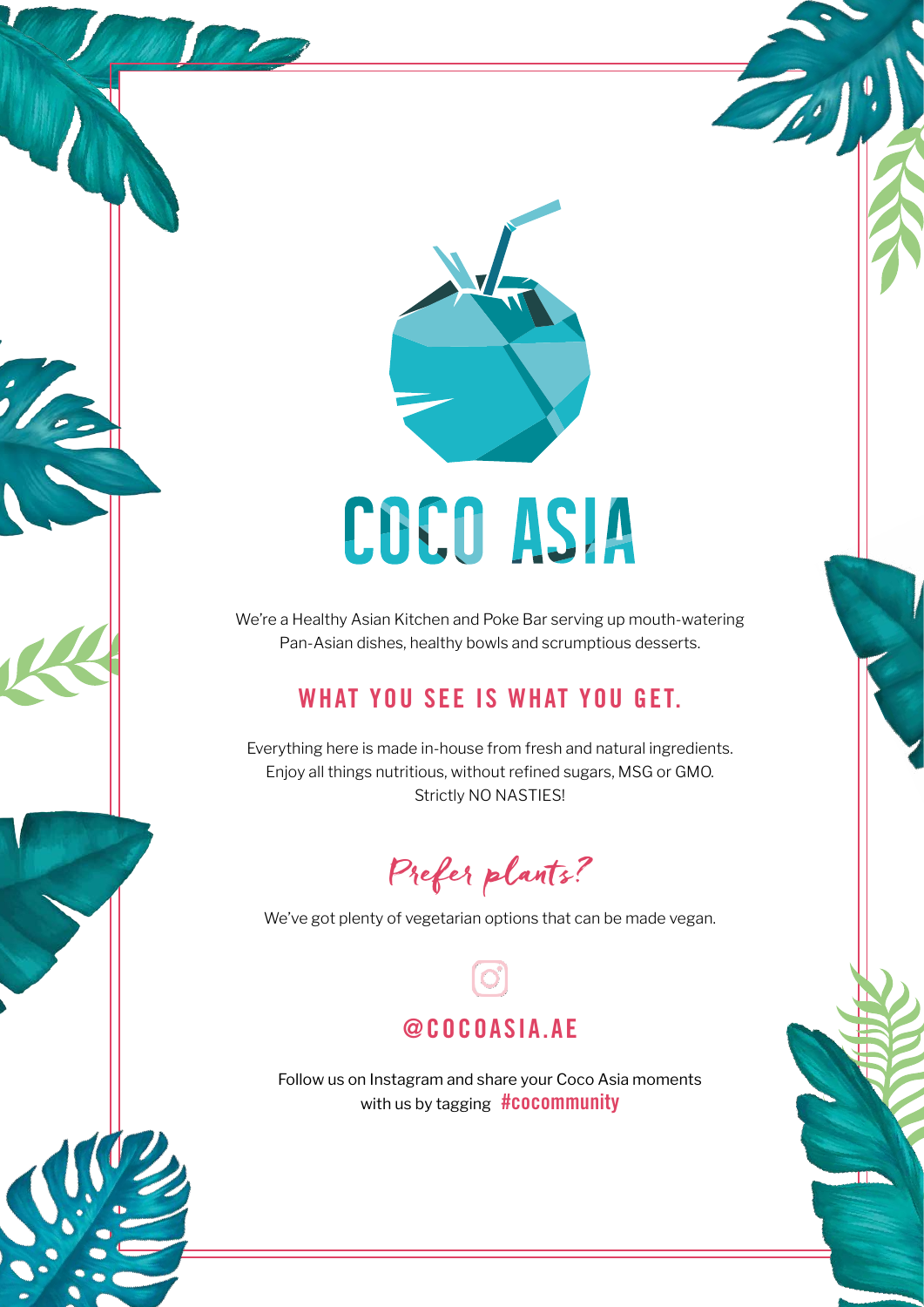

### TASTY BITES NORI ROLLS

GREAT TO SHARE OR KEEP IT ALL FOR YOURSELF.

### VEGETABLE SPRING ROLLS | 25 V

Crispy spring rolls with glass noodles, cabbage, carrot & Shiitake mushroom. Served with a sweet chili sauce.

### SUMMER ROLLS | 23  $\rightarrow$  V N

Vietnamese-style rice paper rolls with carrot, cucumber, tofu, mint leaves, red cabbage, lettuce cashews & sesame seeds. Served with a spicy Thai sauce.

### CHICKEN SATAY | 27

Marinated chicken breast skewers served with peanut sauce.

### TOFU SATAY | 23 V

Thai-style tofu skewers served with a spicy sauce.

### PRAWN CRACKERS | 9

Crunchy prawn crackers served with a sweet chili paste.

### SWEET POTATO FRIES | 23 V

Sweet potato fries sprinkled with pink Himalayan salt, served with a sriracha tofu mayo.

SO MUCH GOODNESS, ROLLED INTO ONE.

### GREEN CURRY CHICKEN TIKKA | 21

Fresh nori roll with green curry chicken tikka, carrot, cucumber, red cabbage, mixed lettuce and rice with a green curry dressing.

### SUPER VEGGIE NORI | 21

Fresh nori roll with sweet potato, carrot, cucumber, red cabbage, edamame, pineapple, mixed lettuce and rice with sriracha tofu dressing.

### TOM YUM SHRIMP | 23

Fresh nori roll with shrimp marinated in tom yum sauce, carrot, cucumber, red cabbage, mixed lettuce and rice with Tom Yum dressing.

### CITRUS CURED SALMON | 27

Fresh nori roll with zesty salmon, carrot, cucumber, red cabbage, mixed lettuce and rice with a sriracha mayo dressing.

#### **GOT A QUESTION?**

Simply ask our friendly Coco staff.







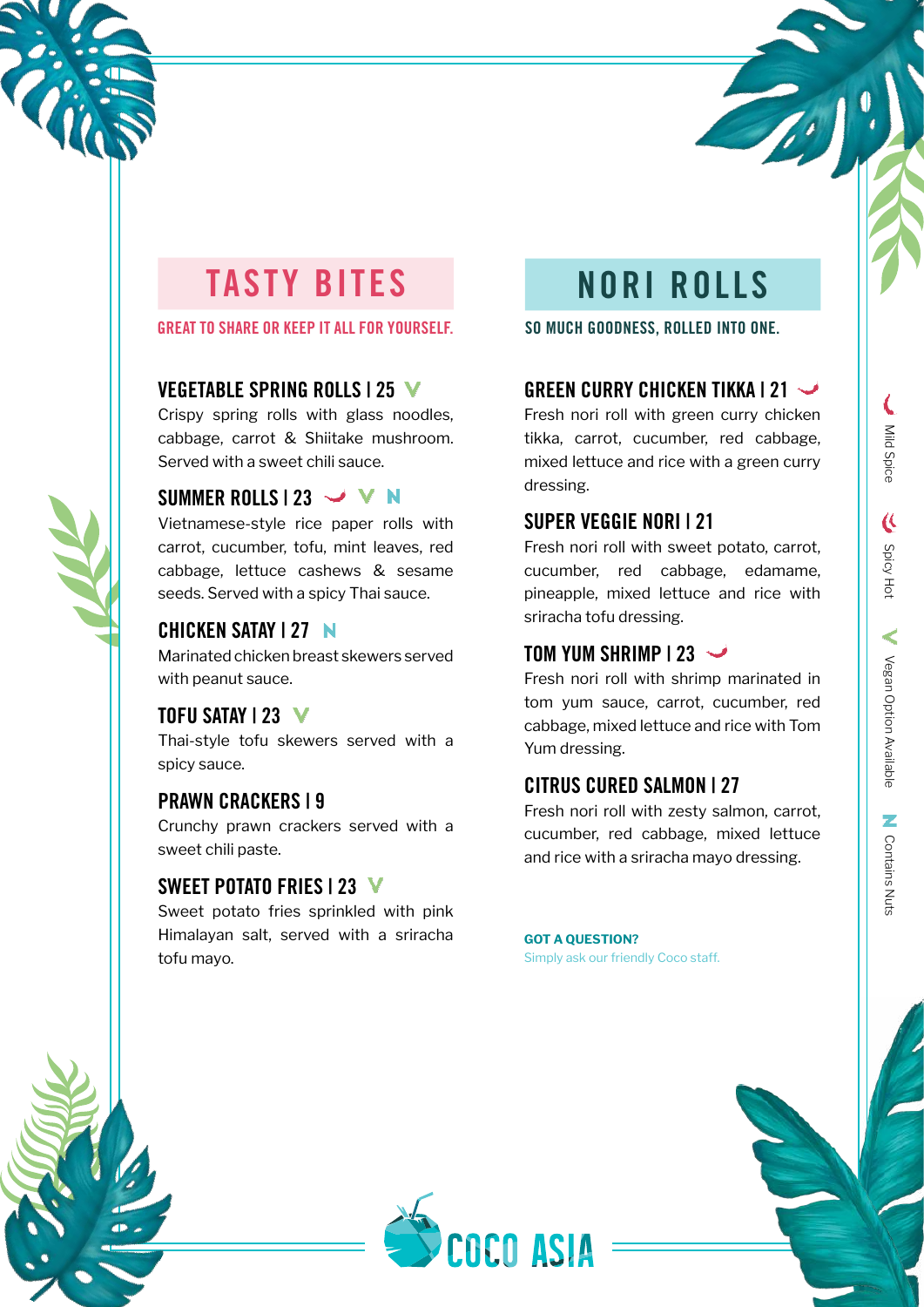

### SALADS

### KEEP IT CLEAN, EAT YOUR GREENS.

### GREEN PAPAYA SALAD V W N ORIGINAL 27 | VEGAN 25

Authentic Thai green papaya salad with carrot, long beans, cherry tomatoes, dried shrimp & roasted peanuts. Served with a chili lime dressing & fish sauce.

\*Vegan option served with homemade dressing, without dried shrimp and fish sauce.

### CRISPY TOFU SALAD | 32 V

Crispy tofu with mixed lettuce, baby spinach, kale, mango, edamame seeds, red cabbage, carrot & red radish. Served with a ginger-honey soy dressing and topped with roasted pumpkin seeds.

### MANGO QUINOA SALAD | 37

Fresh mango, cucumber, avocado, edamame, kale & baby spinach tossed in quinoa with a sweet chilli lime dressing.

### GREEN CURRY CHICKEN TIKKA SALAD | 35

Chicken tikka marinated in green curry served with edamame, cucumber, avocado, baby spinach, kale, and white cabbage Served with a green curry dressing and topped with toasted coconut flakes.

### ROASTED SALMON SALAD | 42

Marinated salmon with lettuce, spinach, kale, beetroot, sweet corn, avocado & cherry tomatoes. Served with a ginger-honey soy dressing and topped with mixed sesame seeds.

**GOT A QUESTION?**  Simply ask our friendly Coco staff.



Mild Spice

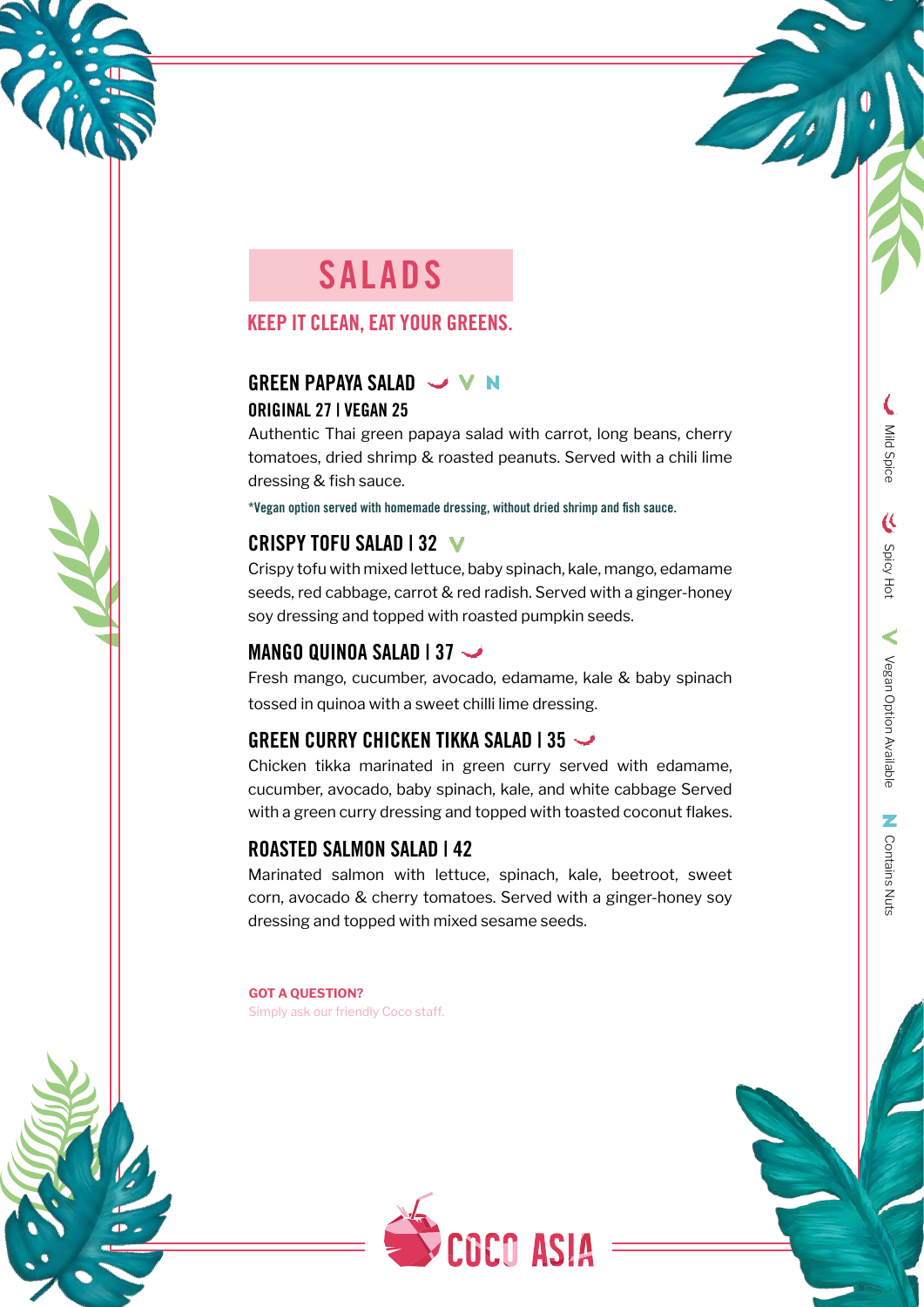

### MAIN MOMENTS

### SOME EAT TO LIVE, WE LIVE TO EAT!

### GREEN CURRY  $\rightarrow$  V VEG 42 | CHICKEN 45 | SHRIMP 49 | BEEF 54

Spicy, rich & creamy green curry with Thai eggplant, red chili, & sweet basil. \*Vegan option served with Thai eggplant, tofu, broccoli, carrot & sweet potato.

### RED CURRY V VEG 42 | CHICKEN 45 | SHRIMP 49 | BEEF 54

Mild spicy, rich and creamy red curry with Thai eggplant, red chili & sweet basil. Vegan option served with Thai eggplant, tofu, broccoli, carrot & bamboo shoots.

\*Vegan option served with Thai eggplant, tofu, broccoli, carrot & bamboo shoots.

### CASHEW CHICKEN STIR-FRY 142 V

Chicken and cashews tossed in our homemade stir-fry sauce with bell peppers, celery, onion, broccoli, carrot, spring onion & dried chili.

### SWEET & SOUR CHICKEN 42 | SHRIMP 49

Tangy sweet & sour sauce with bell peppers, cucumber, pineapple, onion & cherry tomatoes.

### BLACK PEPPER V MUSHROOM 43 | BEEF 54

Stir-fry mushrooms or beef tenderloin tossed in our homemade black pepper sauce with spring onion & bell peppers.



Complete your meal with a side or two.

| <b>IASMINE RICE I 10</b>              |
|---------------------------------------|
| EGG FRIED RICE I 17                   |
| <b>VEGETABLE FRIED RICE I 14</b>      |
| MIXED RICE I 12                       |
| QUINOA I 15                           |
| <b>EGG NOODLES I 12</b>               |
| <b>RICE NOODLES 112</b>               |
| <b>UDON NOODLES   12</b>              |
| <b>YAKISOBA NOODLES   14</b>          |
| <b>BROCCOLI IN GARLIC SAUCE I 19</b>  |
| <b>PAK CHOI IN GARLIC SAUCE I 23</b>  |
| <b>MIXED VEG IN GARLIC SAUCE I 23</b> |
|                                       |

SIDES

#### **GOT A QUESTION?**  Simply ask our friendly Coco staff.

Mild Spice Spice Spicy Hot Megan Option Available Vegan Option Available 72 **Contains Nuts** Contains Nuts

Mild Spice

 $\overline{\mathbf{C}}$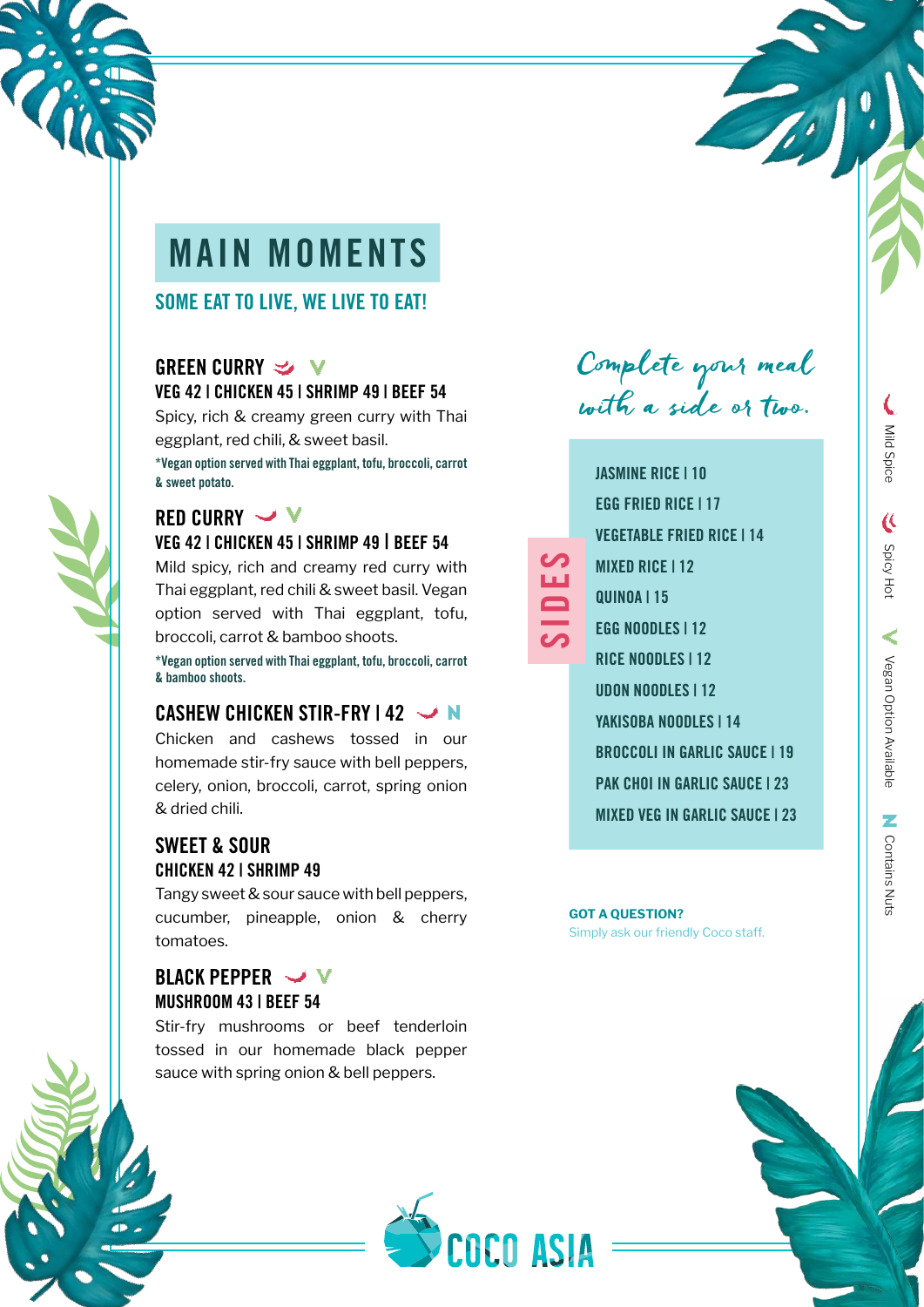

### COCO BOWLS

Delicious Pan-Asian rice bowls, noodle bowls and Poke bowls, jam-packed with all things good to fuel your healthy cravings.

Choose from one of our signature creations or build your own bowl in our BYOB section.

### LET'S WOK 'N' BOWL!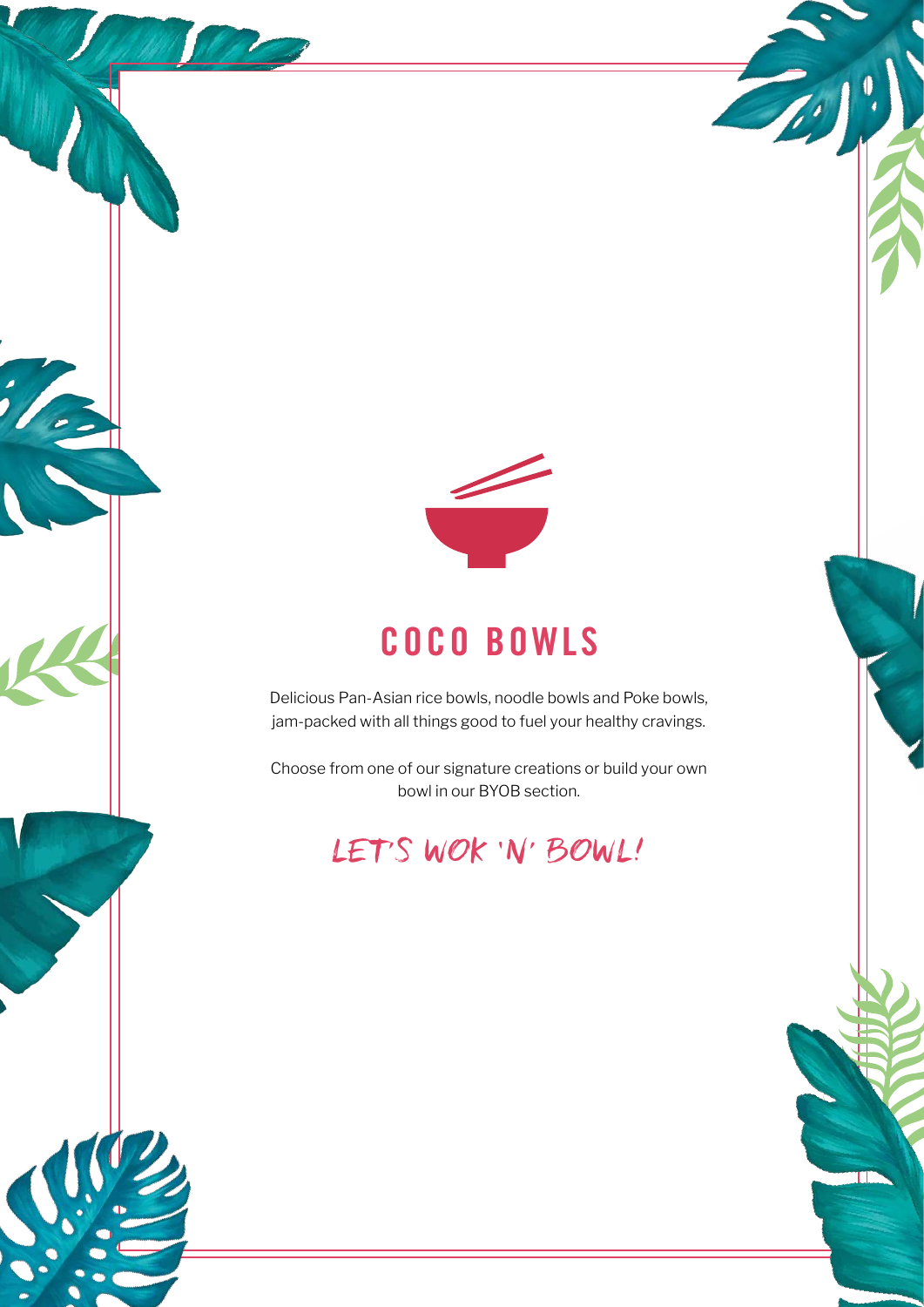



### Coco RICE BOWLS

Rice is life! All Asian rice bowls are served with an Asian salad or a kale and cucumber salad.

### GREEN CURRY BOWL  $\rightarrow$  V TOFU 31 | CHICKEN 33

Spicy, rich & creamy green curry with Thai eggplant, baby eggplant, red chili & sweet basil. Choose from tofu or green curry chicken tikka, served with mixed rice and our Asian salad. Fancy a spice hit?

### CASHEW CHICKEN BOWL | 32

Chicken and cashews tossed in our homemade stir-fry sauce with bell peppers, celery, onion, broccoli, carrot, spring onion & dried chili, served with jasmine rice and our Asian salad. A whole lot of crunchy fun.

### BLACK PEPPER BOWL V MUSHROOM 37 | BEEF 47

Stir-fry mushrooms or beef tenderloin tossed in our homemade black pepper sauce with spring onion & bell peppers on top of jasmine rice. Served with a kale and cucumber salad. Perk up with this punchy dish!

### SWEET & SOUR SHRIMP BOWL | 45

Shrimp with our tangy sweet & sour sauce and bell peppers, cucumber, pineapple, onion & cherry tomatoes served with jasmine rice & a kale and cucumber salad.

### NASI GORENG BOWL 137  $\leq N$

Indonesian-style fried rice with edamame and mixed vegetables. Served with prawn crackers, succulent chicken satay drizzled in our homemade peanut sauce and topped with a fried egg. All-in-one YUM!

### CHICKEN TIKKA BIRIYANI BOWL  $145 \rightarrow$

Boneless chicken marinated with yogurt, ginger, garlic & spices. Serviced with quinoa, kachumber salad & papad. Tender lovin' goodness.

**GOT A QUESTION?** Simply ask our friendly Coco staff.

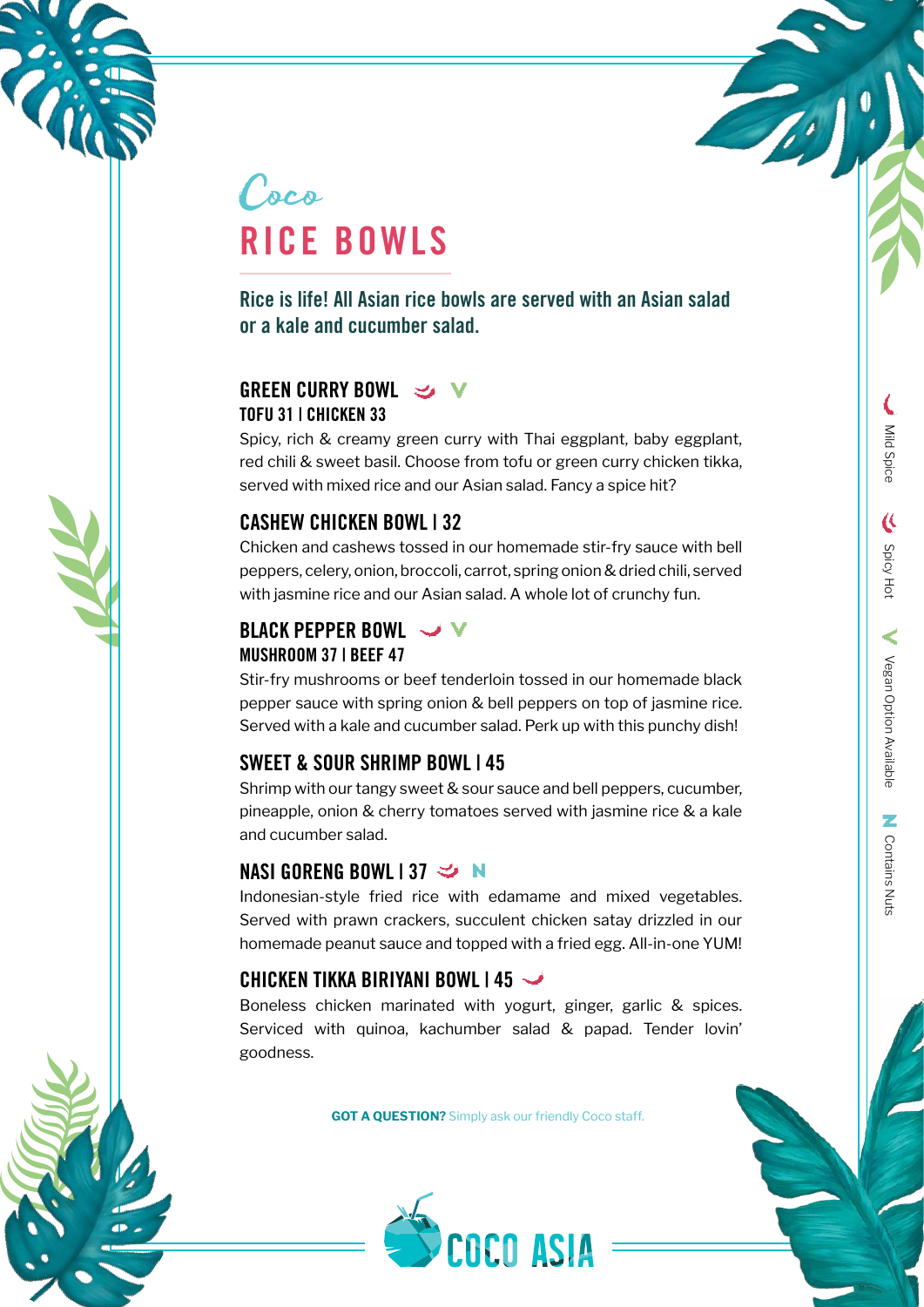

### Coco NOODLE BOWLS

Twirl, swirl and slurp them up.

## FROM THE WOK FROM THE

**ODLE** 

### PAD THAI V V N VEG 31 | CHICKEN 35 | SHRIMP 42

Fresh rice noodles tossed in a homemade tamarind sauce with egg, tofu, pickled radish, bean sprouts & Chinese chives. Always a crowd-pleaser. \*Vegan option served with tofu, broccoli, carrot, bean sprouts, snow peas & Chinese chives.

### RED CURRY SHRIMP UDON BOWL | 45

Wok-tossed udon noodles with Thai eggplant, carrot, snow peas, bell peppers, bean sprouts, white cabbage & sweet basil in a mildly-spiced red curry sauce. Deliciously creamy.

### GINGER & GARLIC TOFU YAKISOBA BOWL | 31

Wok-tossed yakisoba noodles with tofu, snow peas, carrot, bell peppers, white cabbage, bean sprout and pak choi in our special ginger and garlic sauce topped with mixed sesame seed. Light and fresh.

## TOM YUM SHRIMP | 42 NOODLE SOUPS

Thai-style hot & sour soup with shrimp, rice noodles, bean sprouts, pak choi, mushrooms & fresh herbs. Treat your taste buds to a flavourful hit.

### MISO TOFU RAMEN | 37 V

Japanese-style miso soup with ramen noodles, tofu, pak choi, bean sprouts, spring onions, kombu & nori. Slurp it up!

**GOT A QUESTION?** Simply ask our friendly Coco staff.



Mild Spice

 $\overline{\mathfrak{C}}$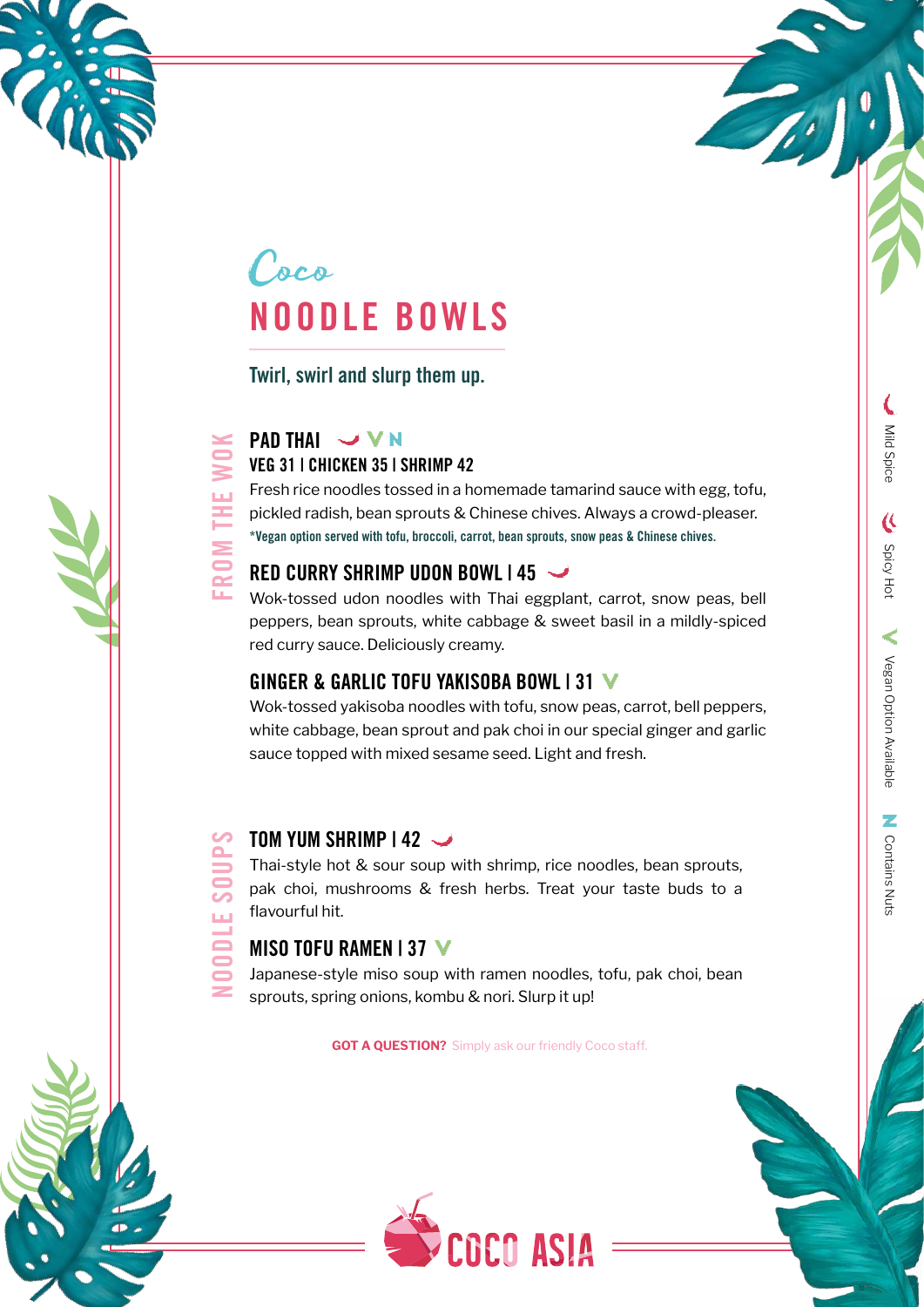



Dive into refreshing flavours of our Hawaiian-inspired salads.

#### MEDIUM 45 | LARGE 55

### SPICY SALMON POKE BOWL  $\rightarrow$

Fresh citrus cured salmon with mixed rice, avocado, tobiko (flying fish roe), mango togarashi, cherry tomatoes, spring onion, white cabbage, seaweed, citrus ponzu, sesame seeds & spicy mayo. A super satisfying health kick.

### CHICKEN AVOCADO POKE BOWL

Poached chicken with quinoa, avocado, sweet potato, cherry tomatoes, edamame, radish, spring onion, spicy mayo & a sweet ginger-honey soy sauce, topped with toasted pumpkin seeds Our kind of flavour party.

### WASABI SHRIMP POKE BOWL  $\rightarrow$

Poached shrimp with jasmine rice, avocado, beetroot, red cabbage, pineapple, edamame, spicy tamari, wasabi mayo & toasted coconut flakes. You'll love the colors.

### HONEY TOFU POKE BOWL

Tofu with mixed rice, avocado, cucumber, togarashi mango, cherry tomatoes, toasted pumpkin seeds & ginger-honey soy sauce. There's nothing boring about this vegetarian poke.

### TOM YUM SHRIMP POKE BOWL

Shrimp with jasmine rice, sweet potato, bean sprouts, red cabbage, cherry tomatoes, edamame & mixed nuts, drizzled with our homemade Tom Yum sauce. We could eat this every day.

**GOT A QUESTION?** Simply ask our friendly Coco staff.



 $\overline{\mathbf{C}}$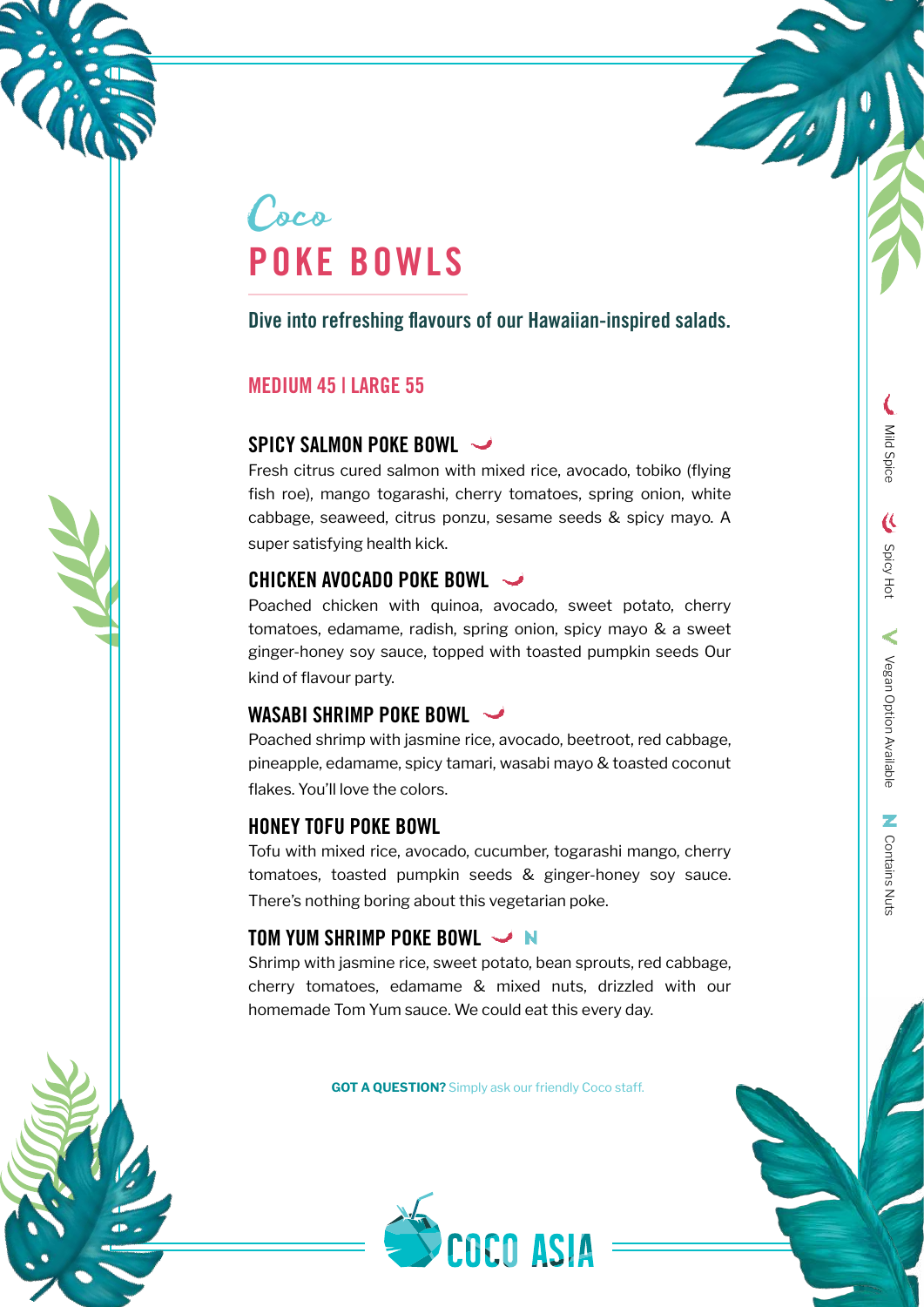## **DESSERTS**

### EAT YOUR HEART OUT WITH OUR GUILT FREE TREATS INCLUDING DELICIOUS VEGAN OPTIONS.

### STICKY RICE WITH MANGO | 27

Sweet coconut sticky rice with fresh mango served with our signature homemade mango ice cream, and topped with mixed sesame seeds.

### COCOLICIOUS CHOCOLATE CAKE | 37

Our homemade flourless chocolate cake served with our signature coconut ice cream and toasted almond slices.

### COCONUT ICE CREAM | 22 V

2 scoops of our creamy, dairy-free homemade coconut ice cream, topped with toasted coconut flakes.

### MANGO ICE CREAM | 22 V

2 scoops of our dairy-free homemade mango ice cream, topped with fresh mango.

### BERRY SMOOTHIE BOWL | 37 V N

Frozen banana 'nice cream' blended with mixed berries and coconut milk. Topped with strawberry, banana & crunchy granola.

### PB SMOOTHIE BOWL 137 V N

Frozen banana 'nice cream' blended with peanut butter and coconut milk. Topped with strawberry, banana, peanuts and chocolate sauce.

### MANGO SMOOTHIE BOWL | 37

Frozen banana "nice cream" blended with mango and coconut milk. Topped with mango, banana and toasted coconut flakes.

**GOT A QUESTION?** Simply ask our friendly Coco staff.



Mild Spice

 $\hat{\mathbf{c}}$ 

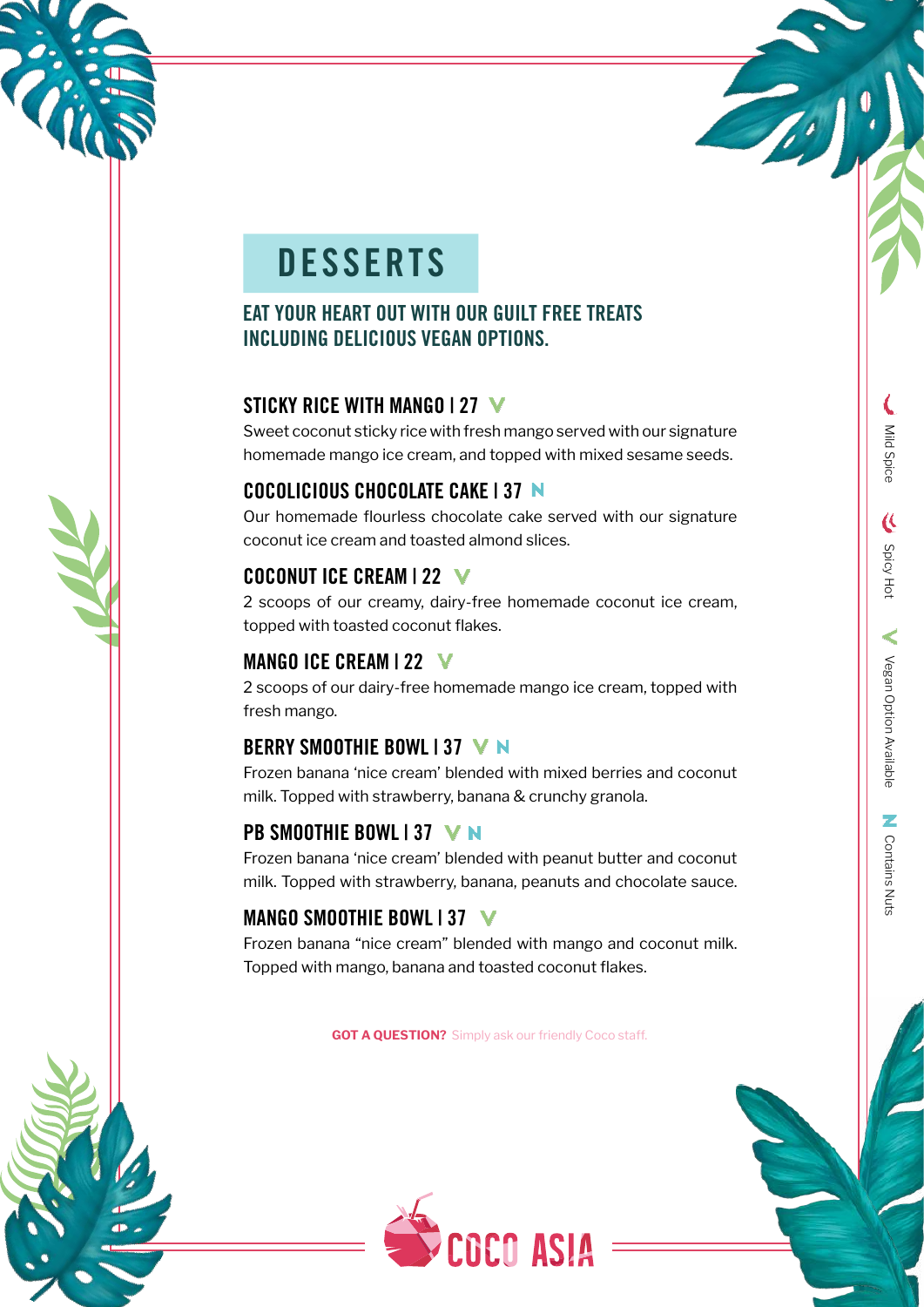

### WHEN LIFE GIVES YOU LEMONS, JUICE IT!

### HEALTHY JUICES

### GREEN BOOST | 25

Freshly squeezed green apple juice with spinach, celery, cucumber, lime and a hint of ginger.

### SUNRISE DETOX | 25

Freshly squeezed orange and beetroot juice with a hint of ginger.

### PINA COLADA | 22

Fresh pineapple blend with coconut milk, lemon juice and organic honey syrup.

### PANDAN | 15

Refreshing juice infused with fragrant Pandan leaves.

LEMONGRASS | 15 Refreshing juice infused with lemongrass.

FRESH YOUNG COCONUT | 17 Refreshing coconut water.

### WATER

Al Ain Still Water 500ml | 5 Al Ain Still Water 1L | 10 Al Ain Sparkling Water 500ml | 6 San Pellegrino 500ml | 17

### MYLK SHAKES

100% VEGAN MADE WITH COCONUT MILK AND OUR HOMEMADE COCONUT ICE CREAM.

#### COCO MYLK SHAKE 1 20 V

Coconut shake topped with toasted coconut flakes.

#### CHOCO COCO MYLK SHAKE | 20

Choco shake with cocoa and homemade chocolate sauce, topped with toasted almond slices.

### MANGO MYLK SHAKE | 20 V

Mango shake topped with fresh mango pieces.

### COFFEE & TEA

Espresso | 12 Americano | 14 Macchiato | 12 Cafe Latte | 16 Cappuccino | 16 Flat White | 16 Aero Press | 18 Chemex | 18

English Breakfast | 10 Earl Grey | 10 Chamomile | 10 Peppermint | 10 Green | 10

\*Almond milk available upon request.